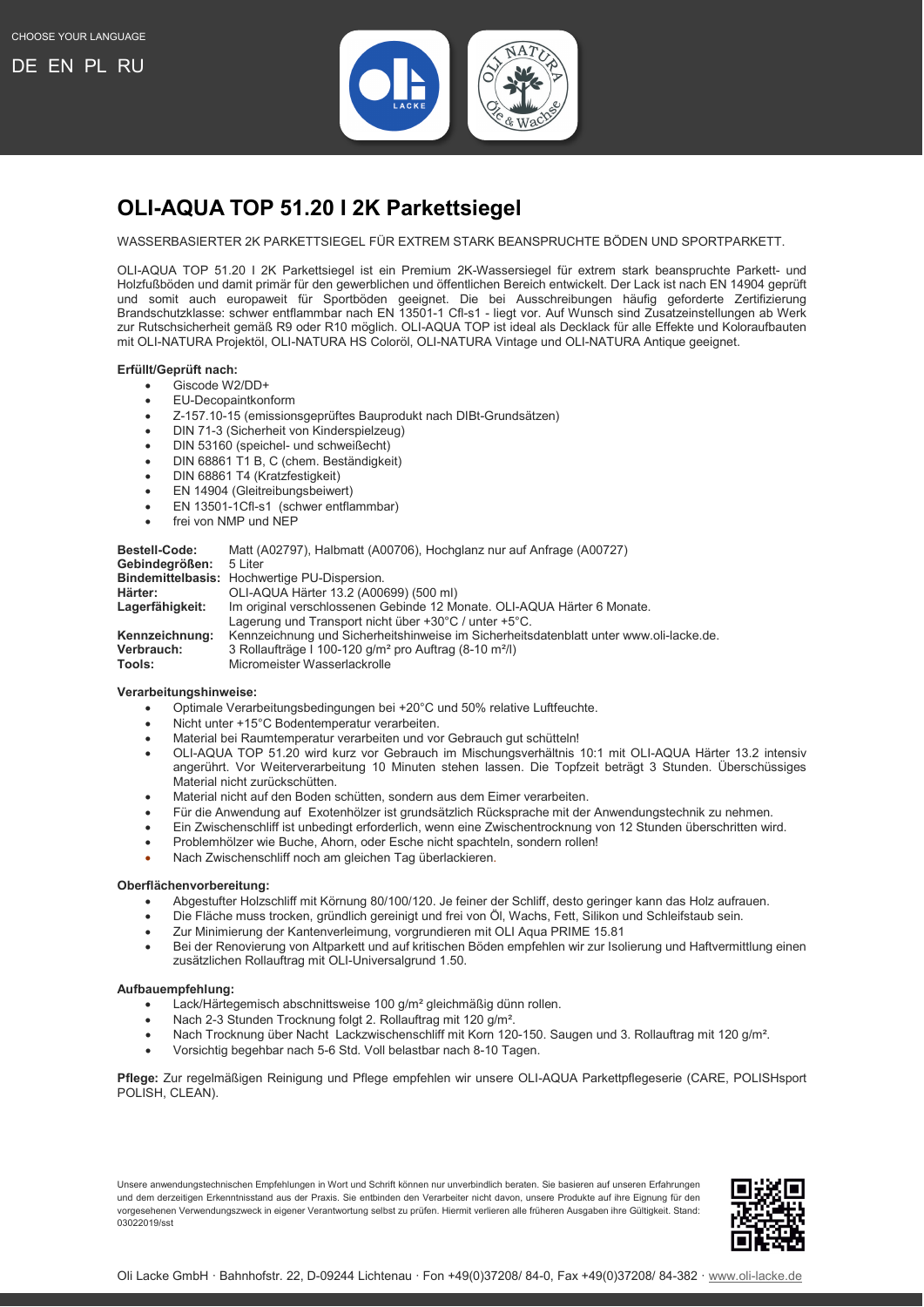

# <span id="page-1-0"></span>**OLI-AQUA TOP 51.20 I Two-component parquet sealer**

WATER-BASED 2C PARQUET FLOOR SEALER FOR FLOORS SUBJECT TO INTENSIVE WEAR, AND FOR SPORTS HARDWOOD FLOORINGS.

OLI-AQUA TOP 51.20 I 2c parquet sealer is our premium two-component water-based sealer for parquet and hardwood floors subject to intensive wear. It was specifically designed for public and business areas. The product is tested according to EN 14904 and therefore suitable for the application on all sports floors in Europe. It also meets the fire protection classification 'flame retardant' according to EN 13501-1 Cfl-s1, which is often required in calls for tenders. On request, OLI-AQUA TOP can be provided in an anti-skid version according to R9 or R10, as well as with an antibacterial effect. OLI-AQUA TOP is the ideal top coat for all special effects and coloured coating systems with OLI-NATURA Project Oil, OLI-NATURA HS Color Oil, OLI-NATURA Vintage and OLI-NATURA Antique.

# **Properties and test standards:**

- Giscode W2/DD+
- EU Decopaint Directive
- Z-157.10-15 (low-emission; certified construction product in accordance with DIBt standards)
- DIN 71-3 (safety of toys)
- DIN 53160 (saliva and sweat proof)
- DIN 68861 T1 B, C (chemical resistance)
- DIN 68861 T4 (scratch resistance)
- EN 14904 (sliding friction coefficient)
- EN 13501-1Cfl-s1
- free of NMP and NEP

| <b>Ordering Code:</b> | Matt (A02797), semi matt (A00706), high gloss – on reguest (A00727)                                                                                |
|-----------------------|----------------------------------------------------------------------------------------------------------------------------------------------------|
| Packaging:            | 5 I                                                                                                                                                |
| <b>Binder:</b>        | high-quality PU dispersion                                                                                                                         |
| Hardener:             | OLI-AQUA Härter 13.2 (A00699) (500 ml)                                                                                                             |
| Shelf-life:           | 12 months in factory sealed containers. OLI-AQUA Hardener: 6 months. Storage and transport<br>temperature: $+30^{\circ}$ C / above $+5^{\circ}$ C. |
| Labelling:            | For labelling details and safety instructions, please refer to our safety datasheet at www.oli-lacke.de.                                           |
| <b>Consumption:</b>   | 3 roll-on applications 1 100-120 g/sqm per coat (8-10 sqm/l)                                                                                       |
| Tools:                | 'Micromeister' roller for water-based lacquers                                                                                                     |

## **Handling instructions:**

- Optimum processing conditions are: +20°C and 50% relative humidity.
- Do not use at floor temperatures below +15°C.
- Apply material at room temperature and shake well before use!
- Mix OLI-AQUA TOP 2c Parquet sealer 51.20 immediately before use at a ratio of 10:1 with OLI-AQUA hardener 13.2. Leave for 10 minutes before continuing. Pot life is 3 hours. Do not pour back excess material.
- Do not pour the material on the ground, apply directly out of the container.
- Please consult our technical department for the use on exotic woods!
- An intermediate sanding is indispensable if the intermediate drying time exceeds 12 h.
- Use a roller instead of a spattle on delicate wood types, such as beech, maple or ash!
- Overcoating on the same day after intermediate sanding!

#### **Surface preparation:**

- Graded wood sanding with grit 80/100/120. The finer the sanding, the lesser the wood roughens.
- The surface must be dry, thoroughly cleaned and free of oil, wax, grease, silicon and sanding dust.
- Apply a priming coat with OLI-AQUA PRIME 15.81 to minimize side-bonding.
- For the renovation of old parquet flooring and for critical floors, we recommend an additional roller application with OLI-Universalgrund 1.50 for insulation and as adhesive agent.

#### **Setup recommendations:**

- Roll the lacquer-hardener mixture in sections uniformly thinly, approx. 100 g/sqm.
- After 2-3 h drying, apply a second roll-on coat with 120 a/sqm.
- After overnight drying, intermediate sanding with grit 120-150. Vacuum-cleaning. Then third roll-on coat with 120 g/sqm.
- The floor may be used with care after 5-6 h. Floor is fully wear-resistant after 8-10 days.

**Care:** For maintenance cleaning and care we recommend the use of our OLI-AQUA parquet care series (CARE, POLISH, CLEAN).

Our verbal and written recommendations for application can only provide non-binding advice. They are based on our experiences and the current state of knowledge with regard to practical use. These recommendations, however, do not release the user from the obligation to test the suitability of the product for the intended purpose and application himself. This statement supersedes all previous versions. Last update: 03022019/sst

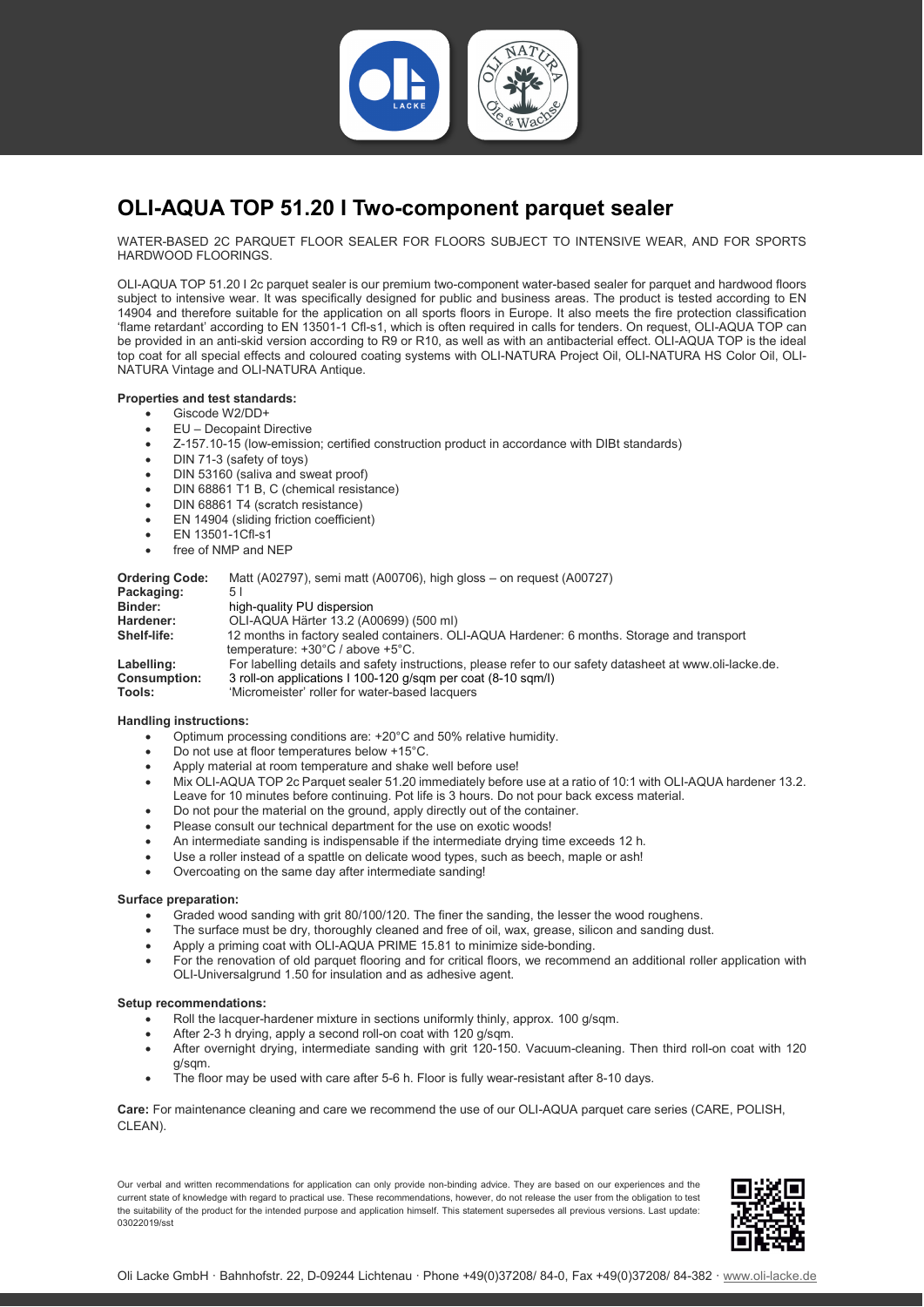

# <span id="page-2-0"></span>**OLI-AQUA TOP 51.20 I 2K Lakier parkietowy**

WODOROZCIEŃCZALNY 2K LAKIER PARKIETOWY DO PODŁÓG I PARKIETÓW SPORTOWYCH O WYJĄTKOWO WYSOKICH WYMAGANIACH.

OLI-AQUA TOP 51.20 I 2K Lakier parkietowy jest lakierem wodnym 2-składnikowym premium do wyjątkowo mocno obciążonych podłóg drewnianych i parkietów, co przede wszystkim klasyfikuje go do stosowania w sektorze publicznym i handlowym. Lakier spełnia normę EN 14904 i może być stosowany na podłogi sportowe w całej Europie. Posiada również często wymaganą w dokumentacji przetargowej klasę ochrony pożarowej: trudnopalny zgodnie z normą EN 13501-1 Cfi - s1. Na życzenie możliwe są dodatkowe opcje fabryczne antypoślizgowość zgodnie z R9 i R10. OLI-AQUA TOP jest idealnym lakierem nawierzchniowym do uzyskiwania różnych efektów za pomocą kolorów OLI-NATURA Projektöl, OLI-NATURA HS Coloröl, OLI-NATURA Vintage i OLI-NATURA Antique.

### **Wypełnione normy/badania:**

- Giskode W2/DD+
- odpowiada wytycznym Decopaint
- Z-157.10-15 (produkt budowlany sprawdzony na emisję zgodnie z zasadami DIBt )
- DIN EN 71-3 (bezpieczeństwo zabawek)
- DIN 53160 (odporność na ślinę i pot)
- DIN 68861 T1 B, C (odporność chemiczna)
- DIN 68861 T4 (odporność na zarysowania)
- EN 14904 (współczynnik tarcia na podłogach sportowych)
- $EN$  13501-1  $C_{fl}$  s1
- wolny od NMP i NEP

**Kod handlowy:** mat (A02797), półmat (A00706) , wysoki połysk tylko na zamówienie (A00727) **Wielkość opakowań:** 5 litrów

**Baza surowcowa:** wysokiej jakości dyspersja PU<br>**Utwardzacz:** OLL-AOUA Härter 13.2 (A0069

**Utwardzacz:** OLI-AQUA Härter 13.2 (A00699)

**Magazynowanie:** w oryginalnie zamkniętych opakowaniach 12 miesięcy.OLI-AQUA Härter 6 miesięcy. Składowanie i transport w zakresie. od +5° C do +30° C.<br>Oznakowanie: oznakowanie i wskazówki bezpieczeństwa dostępne w kar **Oznakowanie:** oznakowanie i wskazówki bezpieczeństwa dostępne w kartach bezpieczeństwa na stronie [www.oli-lacke.de](http://www.oli-lacke.de/)<br>Zużycie: 3. pałożenia wałkiem 100-120 g/m<sup>2</sup> na warstwe (8-10 m<sup>2</sup>/l) **Zużycie:** 3 nałożenia wałkiem, 100-120 g/m² na warstwę ( 8-10 m²/l) **Narzędzia:** wałek do lakierów wodnych Micromeister

#### **Uwagi przy stosowaniu**:

- Optymalne warunki stosowania produktu przy temp. +20 º C i 50% wilgotności wzgl. powietrza.
- Nie stosować przy temperaturze podłoża poniżej +15° C.
- Materiał stosować przy temperaturze pokojowej i przed użyciem dobrze wymieszać!
- OLI-AQUA TOP 51.20 przed użyciem wymieszać intensywnie w proporcji 10 : 1 z utwardzaczem OLI-AQUA Härter 13.2. Następnie odczekać 10 minut przed dalszym postępowaniem.
- Żywotność mieszaniny wynosi 3 godziny. Pozostałe resztki materiału nie nadają się do ponownego wykorzystania.
- Materiału nie należy wylewać bezpośrednio na podłogę lecz pobierać z pojemnika.
- Przed zastosowaniem na gatunkach egzotycznych należy koniecznie skonsultować się z technikiem.
- Międzyszlif operacyjny jest konieczny gdy czas schnięcia przekroczy 12 godzin.
- Na gatunkach problematycznych jak buk, klon lub jesion lakieru nie nanosić szpachlą lecz wałkiem!
- Po szlifowaniu międzyoperacyjnym lakierować jeszcze tego samego dnia.

### **Przygotowanie podłoża:**

- Stopniowane szlifowanie drewna granulacją 80/100/120. Im drobniejszy szlif tym gładsza powierzchnia drewna.
- Powierzchnia powinna być sucha, gruntownie oczyszczona, bez śladów olejów, wosków, smarów, silikonu i pyłu szlifierskiego.
- W celu zminimalizowania sklejania krawędzi, zagruntować podłoże stosując OLI-AQUA Grund 15.81.
- Przy renowacji starego parkietu i na podłogach krytycznych zalecamy w celu izolacyjnym i poprawy przyczepności nałożenie dodatkowo OLI-Universalgrund 1.50.

#### **Zalecana technologia:**

- Mieszaninę lakier/utwardzacz nanieść cienko i równomiernie wałkiem ok. 100g/m².
- Po 2-3 godzinach schnięcia nanieść wałkiem drugą warstwę ok. 120g/m².
- Po schnięciu przez noc przeprowadzić szlifowanie międzywarstwowe granulacją 120 -150. Odpylić i nanieść wałkiem 3 warstwę ok. 120g/m².
- Ostrożnie na podłogę można wchodzić po 5-6 godz. Pełne użytkowanie po 8-10 dniach.

### **Pielęgnacja:** Do regularnego czyszczenia i pielęgnacji polecamy nasze produkty do pielęgnacji parkietu serii OLI-AQUA (CARE, POLISH,CLEAN).

Nasze pisemne i ustne zalecenia techniczne dotyczące zastosowania, które przekazujemy użytkownikowi w celach promocyjnych powstały na podstawie naszych doświadczeń według najlepszej wiedzy, zgodnie z dotychczasowym naukowym i praktycznym stanem wiedzy. Nie są jednak one wiążące i nie zwalniają kupującego do sprawdzenia naszych produktów na własną odpowiedzialność pod względem przydatności do zastosowania w konkretnym przypadku i w danych warunkach. Stan informacji 03022019/sst



Oli Lacke GmbH · Bahnhofstr. 22, D-09244 Lichtenau · Phone +49(0)37208/ 84-0, Fax +49(0)37208/ 84-382 [· www.oli-lacke.de](http://www.oli-lacke.de/)